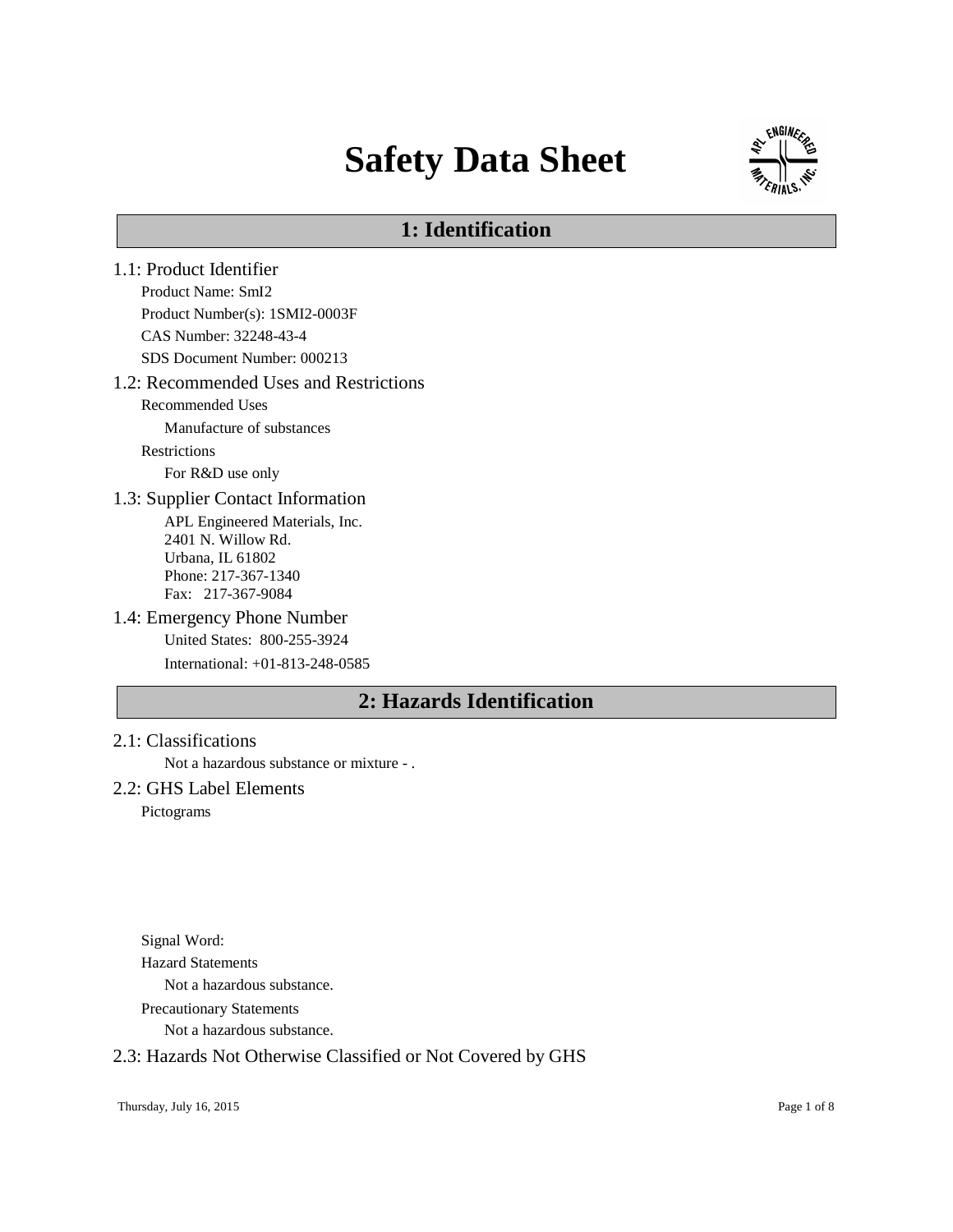None.

2.4: Amount(s) of substances with unknown toxicity

None

# **3: Composition/Information on Ingredients**

| $3.1:$ Ingredient<br>SmI2       | 100 | SmI2 | .Weight% .Formula .CAS Number .Mol Wt .EC Number<br>32248-43-4 | 404.17 | Not listed |
|---------------------------------|-----|------|----------------------------------------------------------------|--------|------------|
| 3.2: Other Hazardous components |     |      |                                                                |        |            |
| none                            |     |      |                                                                |        |            |
| 3.3: Trade Secret Disclaimer    |     |      |                                                                |        |            |

none

3.4: Synonyms

Samarium (II) Iodide samarium diiodide

# **4: First Aid Measures**

## 4.1: First Aid

General

Consult with physician and provide this Safety Data Sheet

Remove person from area of exposure and remove any contaminated clothing

In contact with eyes

Flush eyes with plenty of water for at least 15 minutes, occasionally lifting the upper and lower eyelids. Seek medical attention if irritation develops or persists

In contact with skin

Wash thoroughly with soap and plenty of water. Remove all contaminated clothing for proper laundering. Seek medical attention if irritation develops or persists.

If swallowed

If conscious and alert, rinse mouth and drink 2-4 cupfuls of water. Never give anything by mouth to an unconscious person. Do NOT induce vomiting. Get medical aid.

If inhaled

Remove from exposure to fresh air immediately. If breathing is difficult, give oxygen. Get medical aid. If breathing has ceased apply artificial respiration using oxygen and a suitable mechanical device such as a bag and a mask.

- 4.2: Most important symptoms and effects; acute and delayed No data available.
- 4.3: Indication of any immediate medical attention and special treatment needed no data available

# **5: Fire Fighting Measures**

5.1: Fire extinguishing media

carbon dioxide dry chemical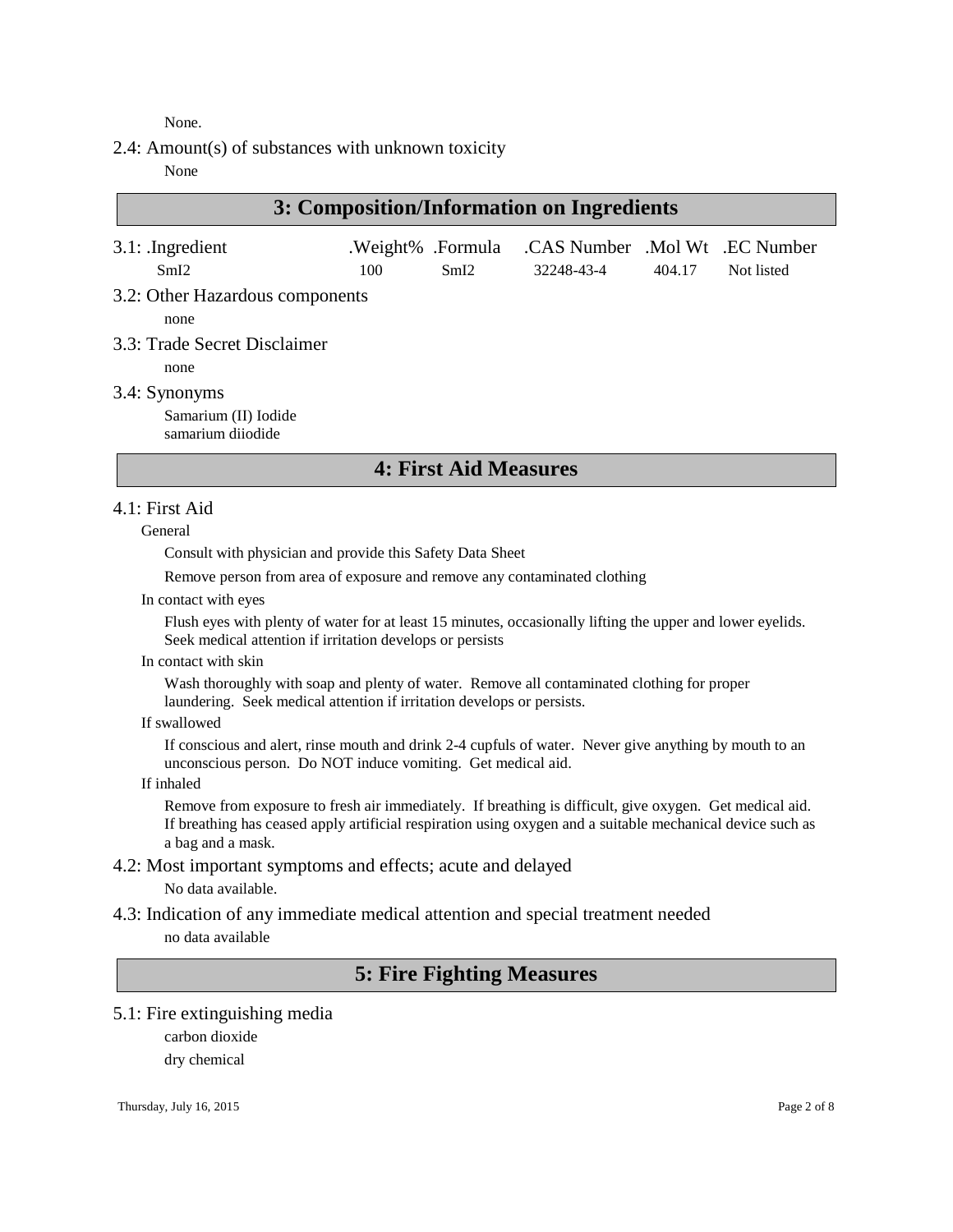water or alcohol-resistant foam

- 5.2: Specific hazards arising from the substance or mixture
	- samarium oxides

hydroiodic acid and hydroiodic acid fumes

5.3: Special protective equipment and precautions for firefighters. Wear self contained breathing apparatus for fire fighting if necessary

# **6: Accidental Release Measures**

6.1: Personal precautions, protective equipment, and emergency procedures.

Avoid breathing dust.

Avoid dust formation.

Use personal protective equipment.

Evacuate personnel to safe areas.

Ensure adequate ventilation.

For personal protection see section 8.

6.2: Methods and materials for containment and cleaning up.

Keep in suitable, closed containers for disposal.

Sweep up and shovel.

6.3: Environmental precautions

Do not let product enter drains.

6.4: Disposal

Dispose of in accordance with local regulations. See section 13.

# **7: Handling and Storage**

# 7.1: Precautions for safe handling

See precautionary statements in section 2.2.

Avoid formation of dust and aerosols.

Provide appropriate exhaust ventilation at places where dust is formed.

Avoid contact with skin and eyes.

# 7.2: Conditions for safe storage

Keep container tightly closed.

Store under inert gas.

Store away from moisture.

Store in a dry and well-ventilated place.

Store in the dark to preserve product quality.

## 7.3: Incompatibilities

strong acids

# **8: Exposure Controls/Personal Protection**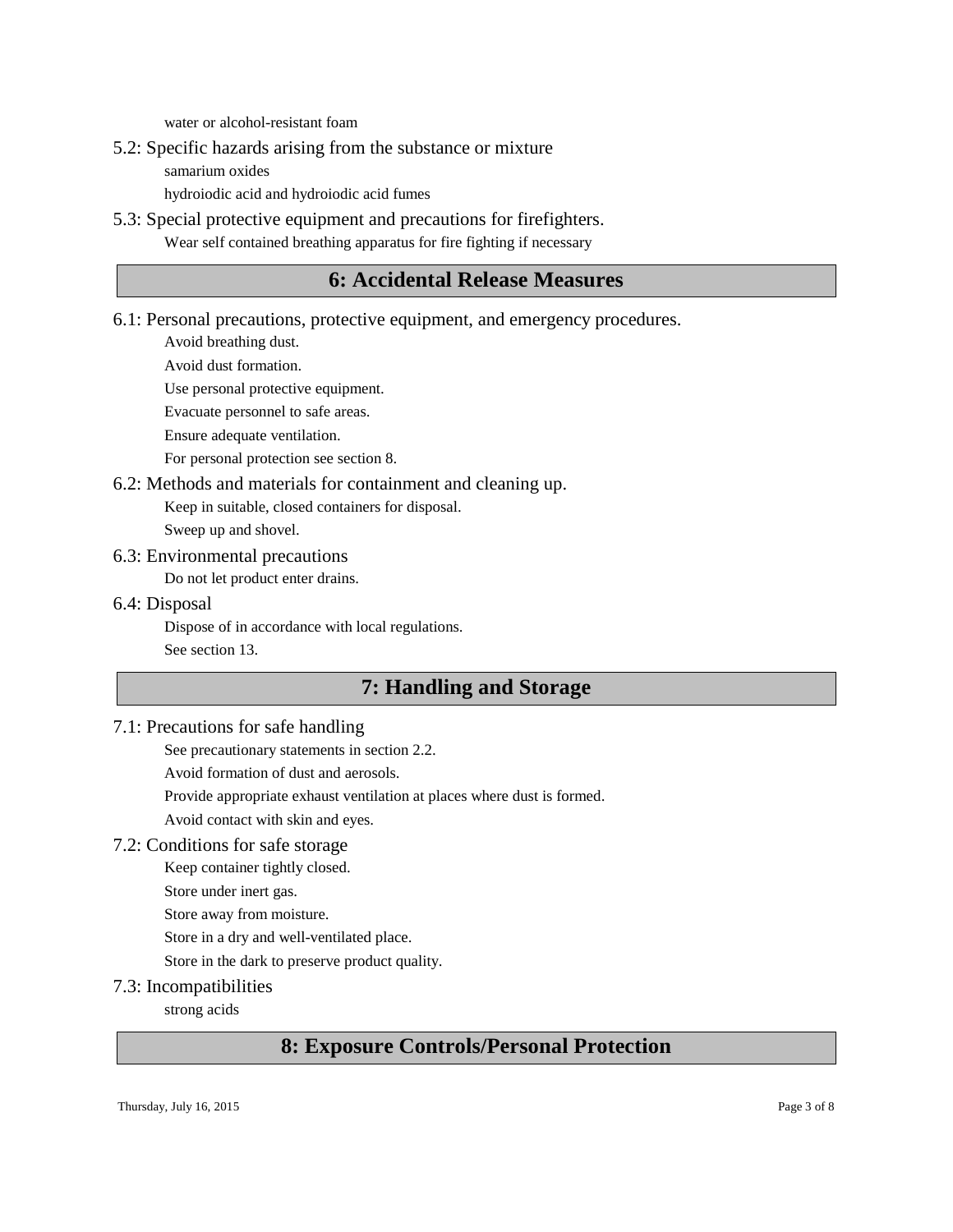## 8.1: Control parameters

OSHA permissible exposure limit (PEL)

not listed

ACGIH threshold limit value (TLV)

not listed

NIOSH recommended exposure limit (REL)

not listed

## 8.2: Engineering controls

Facilities storing or utilizing this material should be equipped with an eyewash facility and a safety shower Use adequate ventilation to keep airborne concentrations low

# 8.3: Personal protective equipment

Eyes

Wear appropriate protective eyeglasses or chemical safety goggles as described by OSHA's eye and face protection regulations in 29 CFR 1910.133 or European Standard EN166

Skin

Wear appropriate, chemical-resistant protective gloves to prevent skin exposure.

Clothing

Wear appropriate protective clothing to prevent skin exposure

Respirator

Follow the OSHA respirator regulations found in 29CFR 1910.134 or European Standard EN 149. Always use a NIOSH or European Standard EN 149 approved respirator when necessary

# **9: Physical and Chemical Properties**

9.a: Appearance

State: Solid

Form: powder or spheres

Color: dark green to black

- 9.b: Odor: no data available
- 9.c: Odor threshold: no data available
- 9.d: pH: no data available
- 9.e: Melting point / freezing point: 520 °C (968 °F)
- 9.f: Initial boiling point and range: no data available
- 9.g: Flashpoint: no data available
- 9.h: Evaporation rate: no data available
- 9.i: Flammability (solid, gas): no data available
- 9.j: Upper/lower flammability or explosive limits: no data available
- 9.k: Vapor pressure: no data available
- 9.l: Vapor density: no data available

9.m: Relative density: 12.2A

9.n: Water Solubility: 12.2A

9.o: Partition coefficient: n-octanol/water: no data available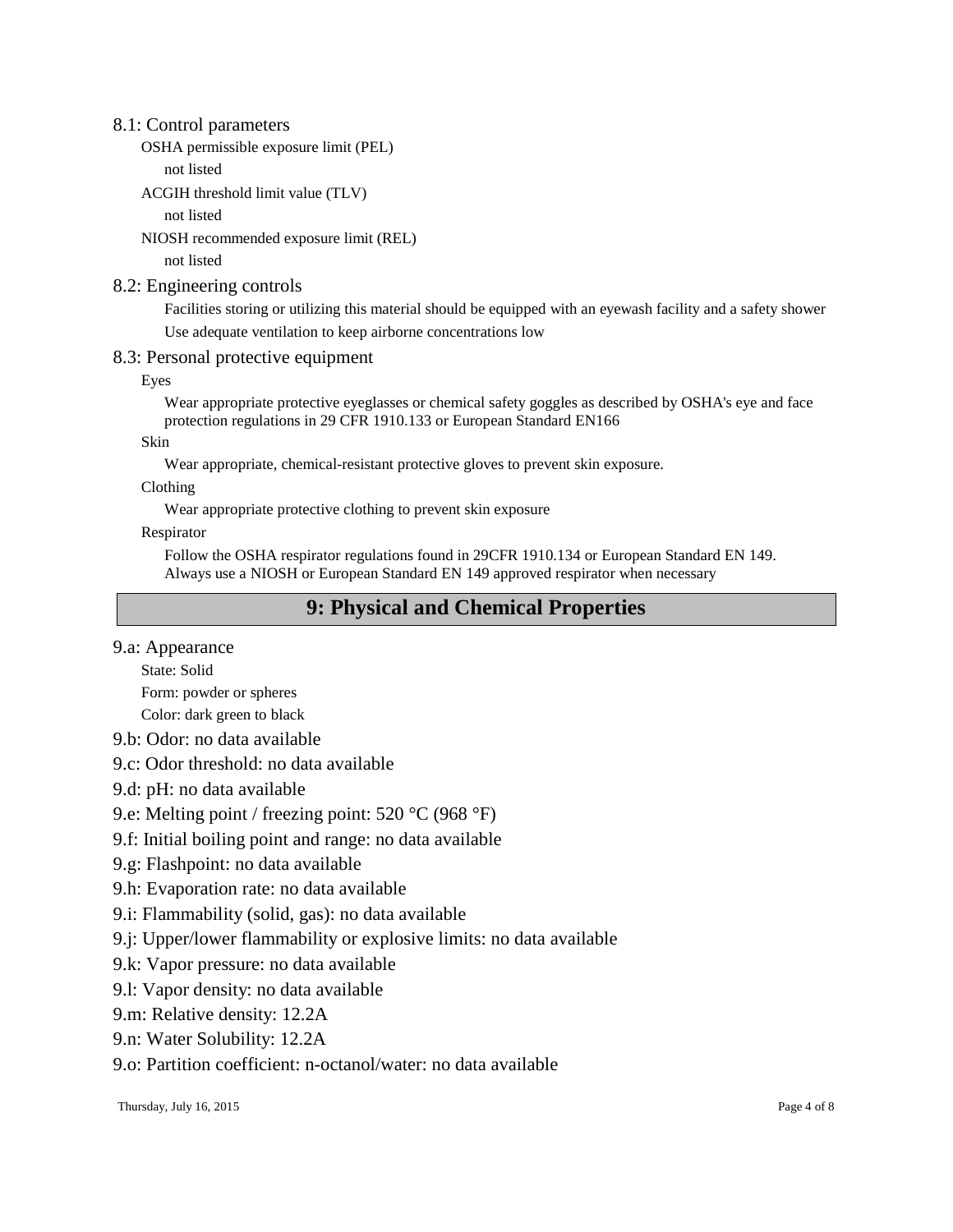- 9.p: Auto-ignition temperature: no data available
- 9.q: Decomposition temperature: no data available
- 9.r: Viscosity: no data available

# **10: Stability and Reactivity**

- 10.1: Reactivity no data available
- 10.2: Chemical stability Stable under recommended storage conditions.
- 10.3: Possibility of hazardous reactions no data available
- 10.4: Conditions to avoid exposure to water

exposure to light (may affect product quality)

- 10.5: Incompatible materials See section 7.3.
- 10.6: Hazardous decomposition products Other decomposition products - no data available In the event of fire: see section 5.2

# **11: Toxicological Information**

11.1: Toxicity data Acute toxicity - Oral no data available Acute toxicity - Dermal no data available Acute toxicity - Inhalation No data available. Skin corrosion/irritation no data available Eye damage/irritation No data available. Respiratory irritation No data available. Germ cell mutagenicity no data available Reproductive toxicity no data available Specific organ toxicity - single exposure No data available.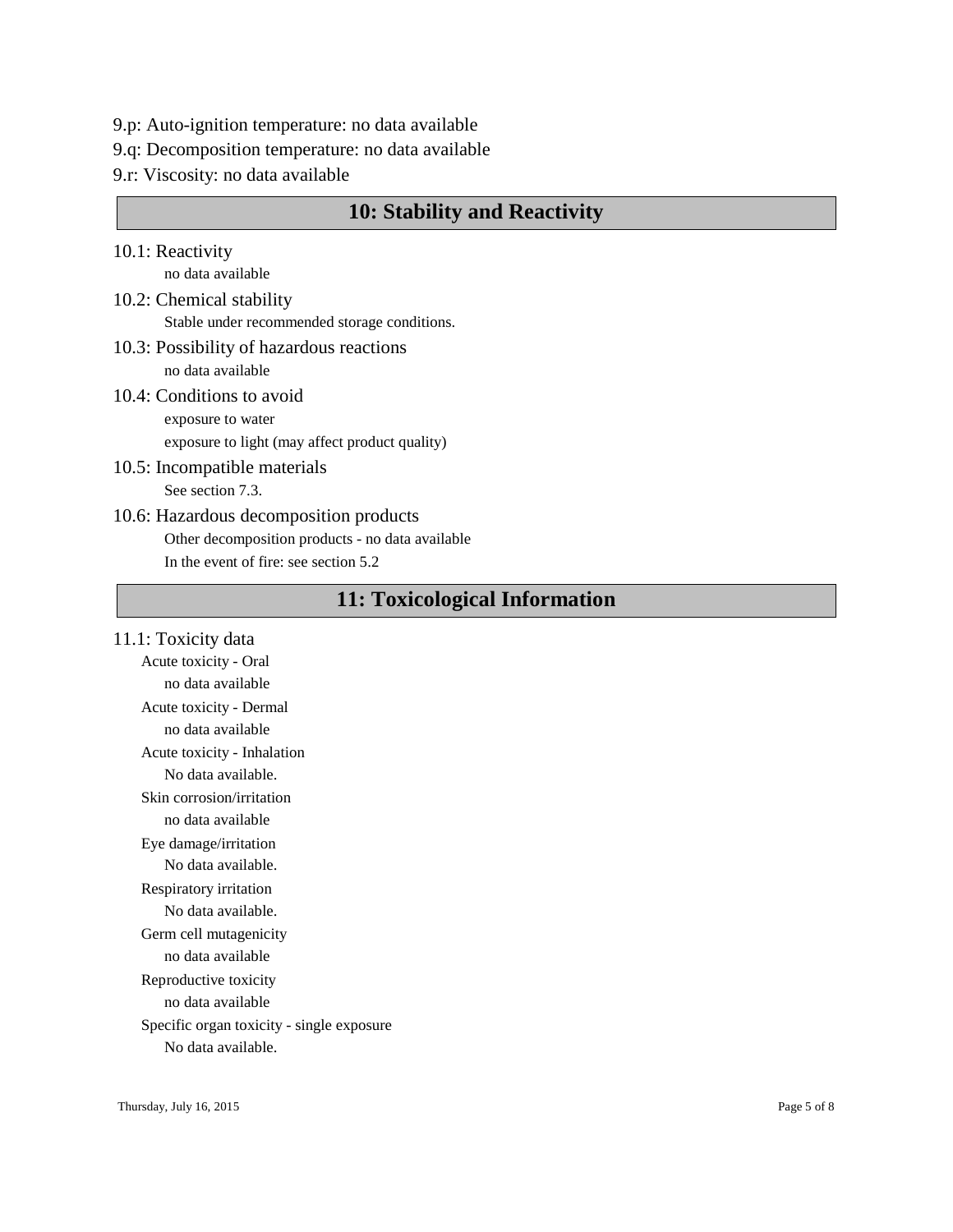Specific organ toxicity - repeated exposure

No data available.

Aspiration hazard

No data available.

Additional information

No data available.

#### ACGIH carcinogenicity

The ACGIH has not identified any component of this product present at levels greater than or equal to 0.1% as a probable, possible or confirmed human carcinogen.

#### IARC carcinogenicity

The IARC has not identified any component of this product present at levels greater than or equal to 0.1% as a probable, possible or confirmed human carcinogen.

#### NTP carcinogenicity

The NTP has not identified any component of this product present at levels greater than or equal to 0.1% as a probable, possible or confirmed human carcinogen.

## OSHA carcinogenicity

OSHA has not identified any component of this product present at levels greater than or equal to 0.1% as a probable, possible or confirmed human carcinogen.

# 11.2: Routes of exposure

oral

skin

eyes

### 11.3: Symptoms of exposure

See section 4.2

## 11.4: Delayed and immediate effects of esposure

To the best of our knowledge the toxicological properties have not been thoroughly investigated.

# **12: Ecological Information**

#### 12.1: Ecotoxicity

Toxicity to fish

No data available

Toxicity to daphnia and other aquatic invertebrates

No data available

Toxicity to algae/bacteria

No data available

- 12.2: Persistence and degradability no data available
- 12.3: Bioaccumulative potential

no data available

12.4: Mobility in soil

no data available

# 12.5: Other effects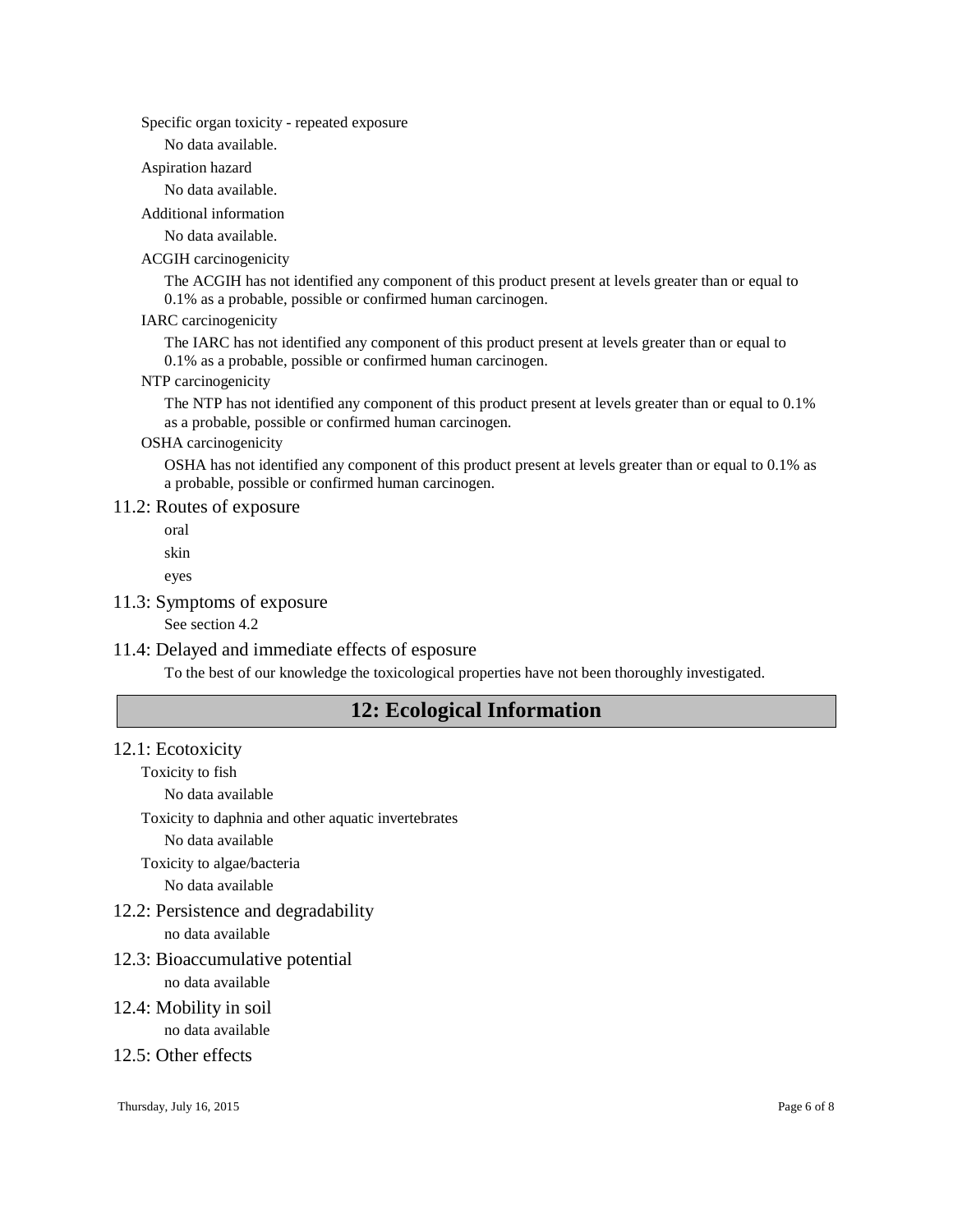#### no data available

# **13: Disposal Considerations**

## 13.1: Waste treatment methods

No data available

# 13.2: Safe handling

See section 7.1 .

## 13.3: Product disposal

Contact a licensed professional waste disposal service to dispose of this material.

## 13.4: Packaging disposal

Dispose of as unused product.

# **14: Transport Information**

## 14.1: DOT(US)

UN Number: Not a dangerous good Proper Shipping Name: Packing Group: Shipping Class(es): 0 Marine Pollutant: No

## 14.2: IMDG

UN Number: Not a dangerous good Proper Shipping Name: Packing Group: Shipping Class(es): 0 Marine Pollutant: No

## 14.3: IATA

UN Number: Not a dangerous good Proper Shipping Name:

Packing Group:

Shipping Class(es): 0

# 14.4: Special Shipping Precautions

None

# **15: Regulatory Information**

## 15.1: TSCA inventory

This material is not listed on the TSCA inventory.

## 15.2: SARA 302 components

This material is not subject to the reporting requirements of SARA Title III, Section 302.

## 15.3: SARA 313 components

This material is not subject to the reporting requirements of SARA Title III, Section 313.